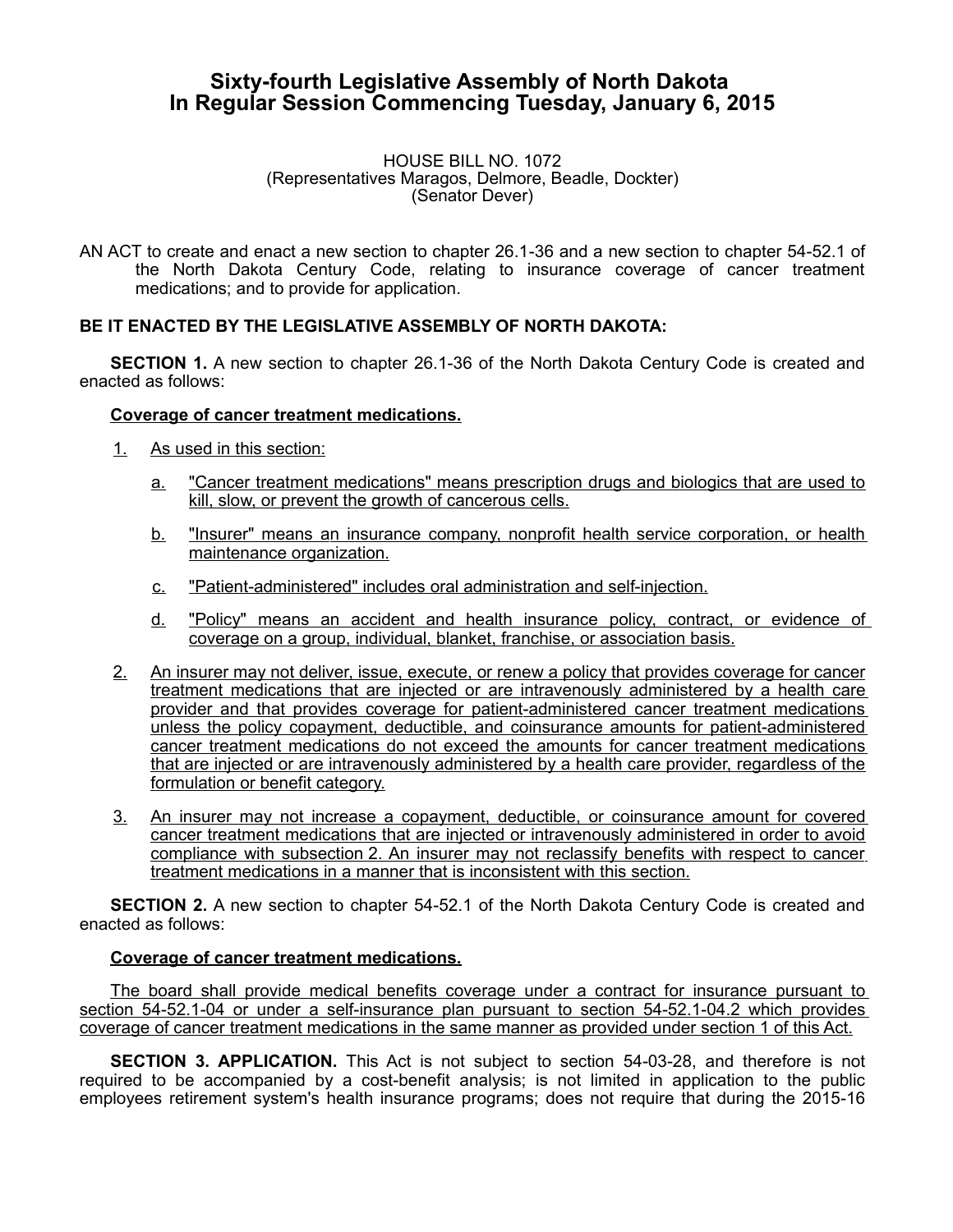interim the public employees retirement system study the effect of the cancer treatment medication coverage requirements; and does not expire in two years.